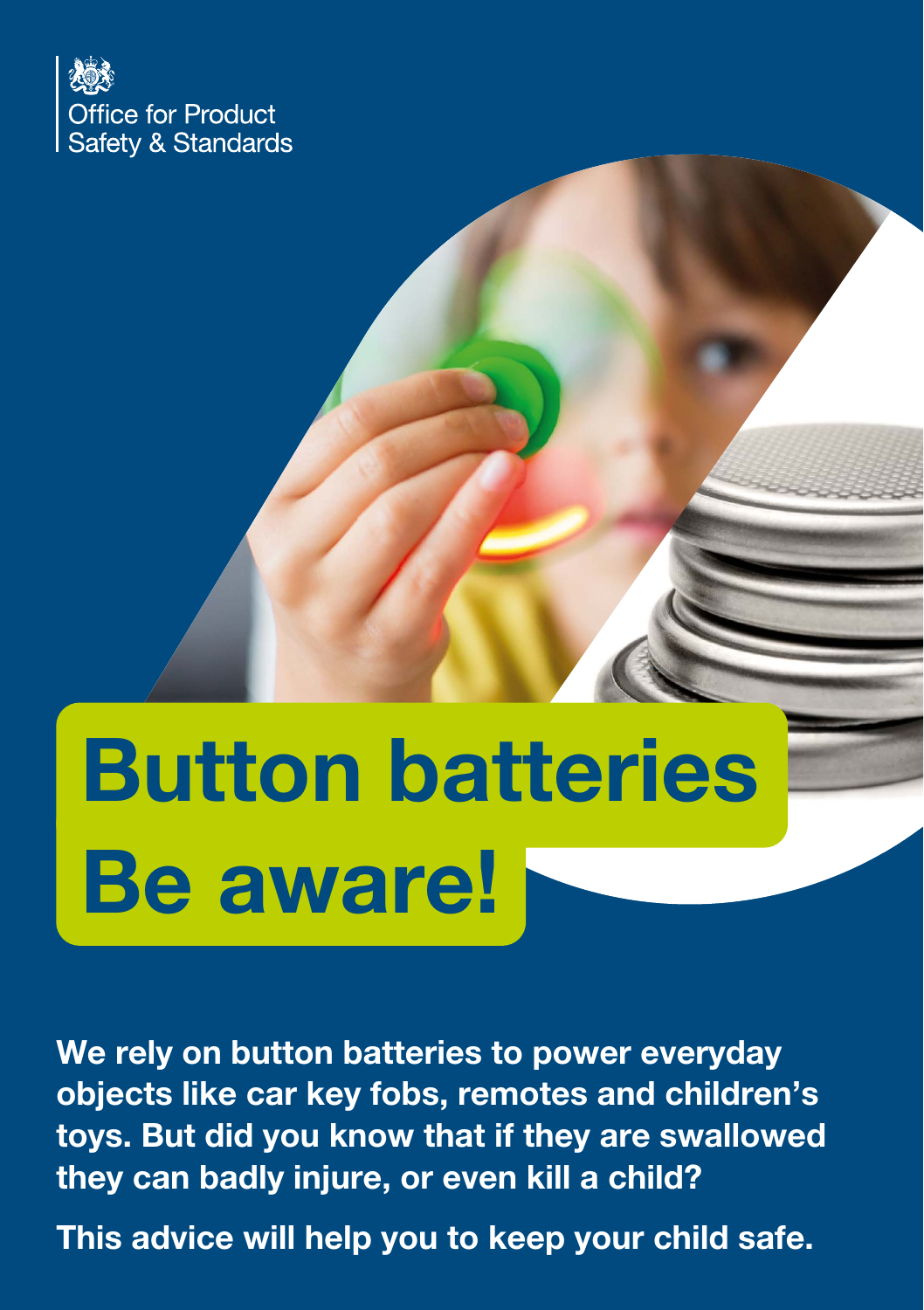# The dangers of button batteries

Button batteries react with saliva to create caustic soda – the chemical often used to unblock drains. If a child swallows a button battery and it gets stuck in their food pipe (oesophagus), it can burn a hole and cause internal bleeding, or even death.

# Larger lithium 'coin cell' batteries (about the size of a five pence piece) are the most

dangerous, but it is best to keep all button batteries out of a child's reach. Smaller batteries can be inserted into places such as ears and noses, causing serious injuries if undetected.



How to keep children safe

#### Store spare batteries securely

Store spare button batteries securely and out of children's reach. Don't leave them loose in drawers or on surfaces. Watch out when opening multipacks of button batteries in case they fall on the floor.

#### Know which toys and gadgets use button batteries

These include everyday toys and gadgets, such as: kitchen or bathroom scales, thermometers, gaming headsets, slim remote controls, car key fobs, key finders, flameless nightlights, novelty items like flashing wands or light-up headbands, robot bug or fish toys, fidget spinners with LED lights, calculators, watches and hearing aids.

Under product safety regulations, button battery compartments in toys are required to be secured.

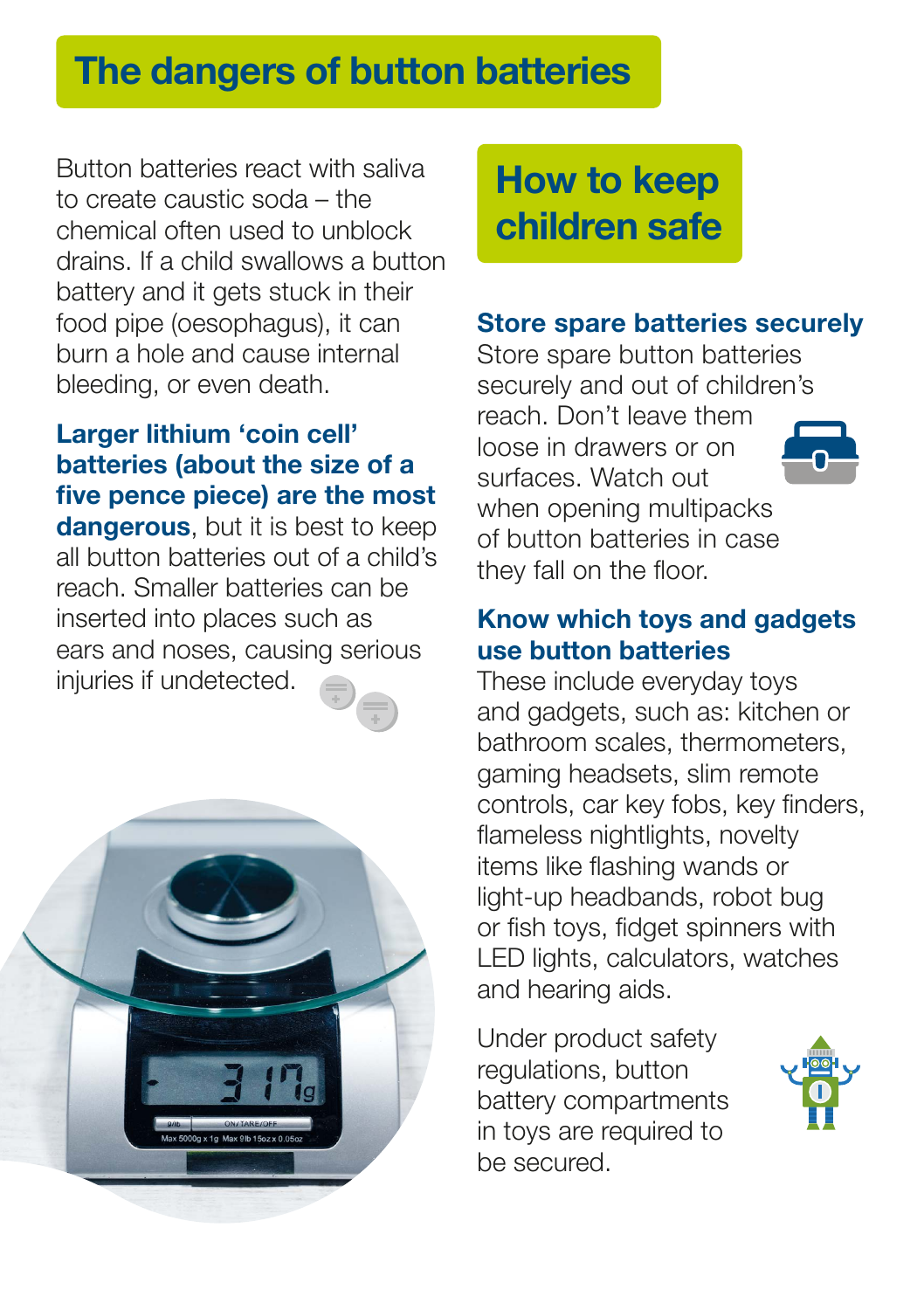#### Check your home

If you find things powered by button batteries where the battery compartment isn't secured, move them out of reach of small children. If the item is faulty, get it fixed or get rid of it safely. You can also report faulty toys to your local Trading Standards.



#### Teach older children the dangers

Tell older children why button batteries are dangerous, and why they shouldn't play with them or give them to young children.



#### Get rid of 'dead' button batteries immediately

Children often find discarded button batteries lying around or under sofa cushions. 'Dead' button batteries can still have enough power to badly hurt a small child. When you remove one, store it securely and recycle it properly and promptly.